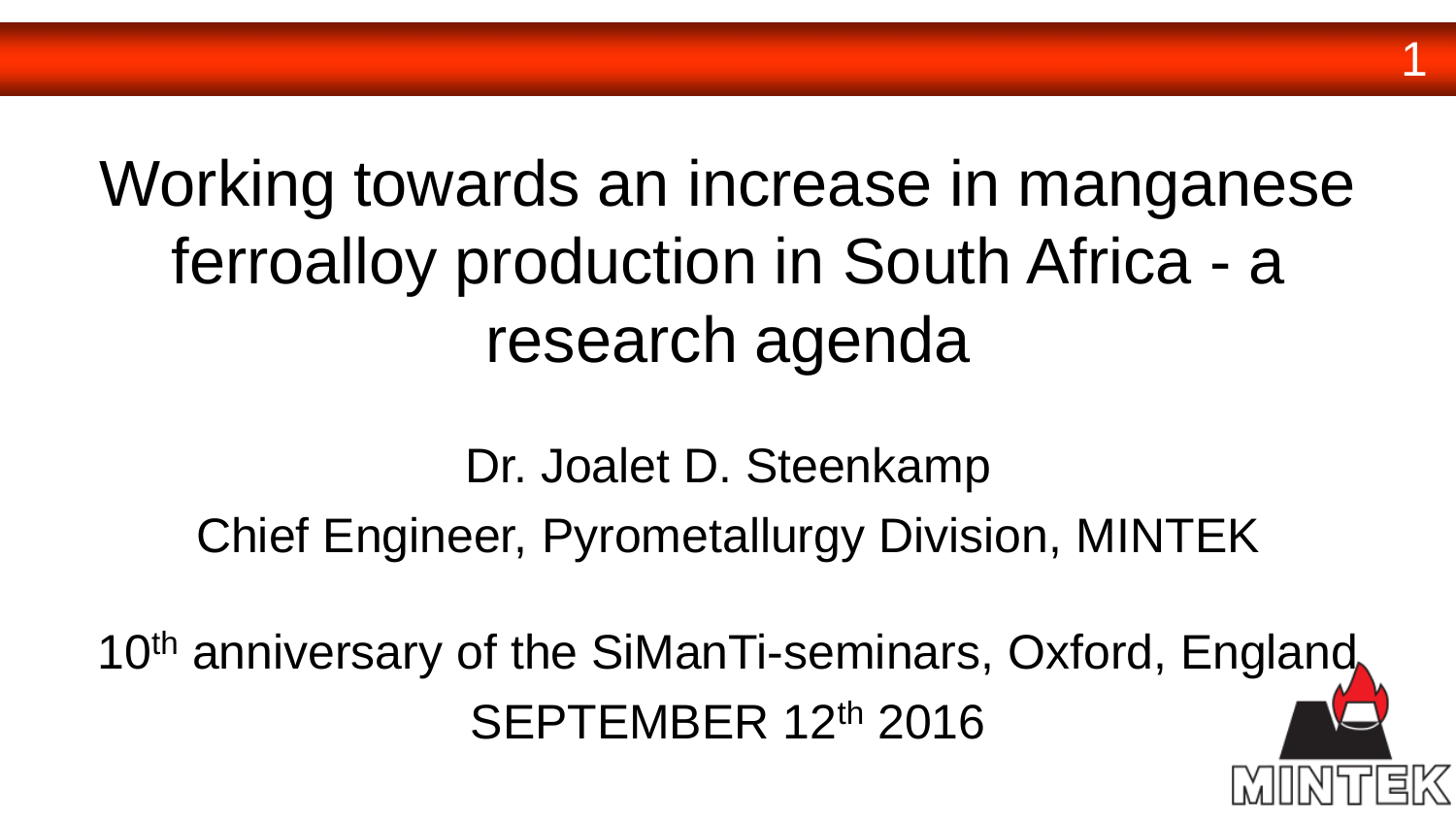

© Joalet Steenkamp © Joalet Steenkamp

Introduction **Background** Methodology **Results Conclusion**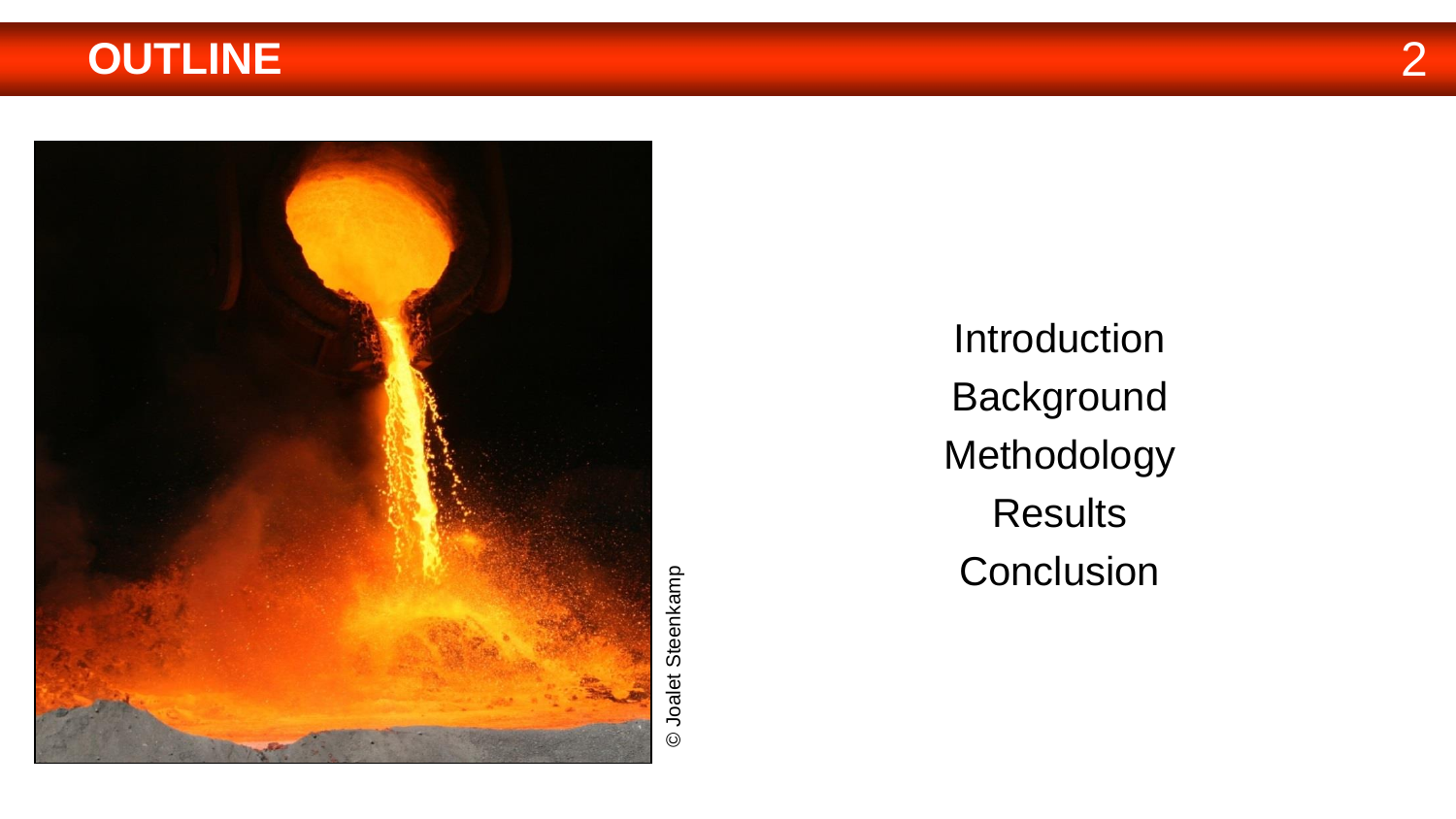

@ Joalet Steenkamp © Joalet Steenkamp

#### Introduction

Background Methodology **Results Conclusion**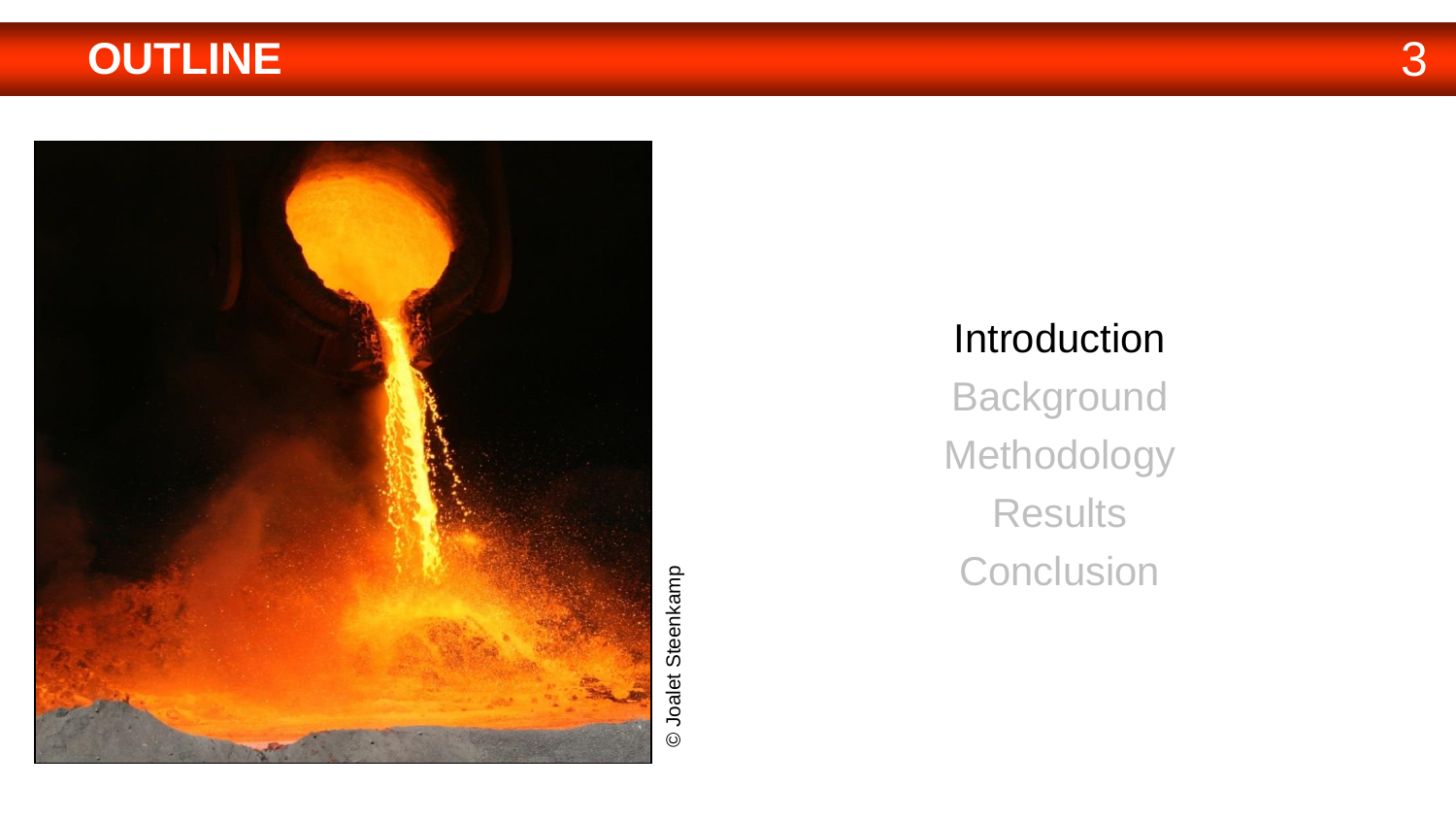### **MINTEK (Established 1934)**



Government-owned research council Employs ~750 people (250 professionals) Annual budget of ~R450m (₤23.7m) State : Corporate funding (50 : 50)

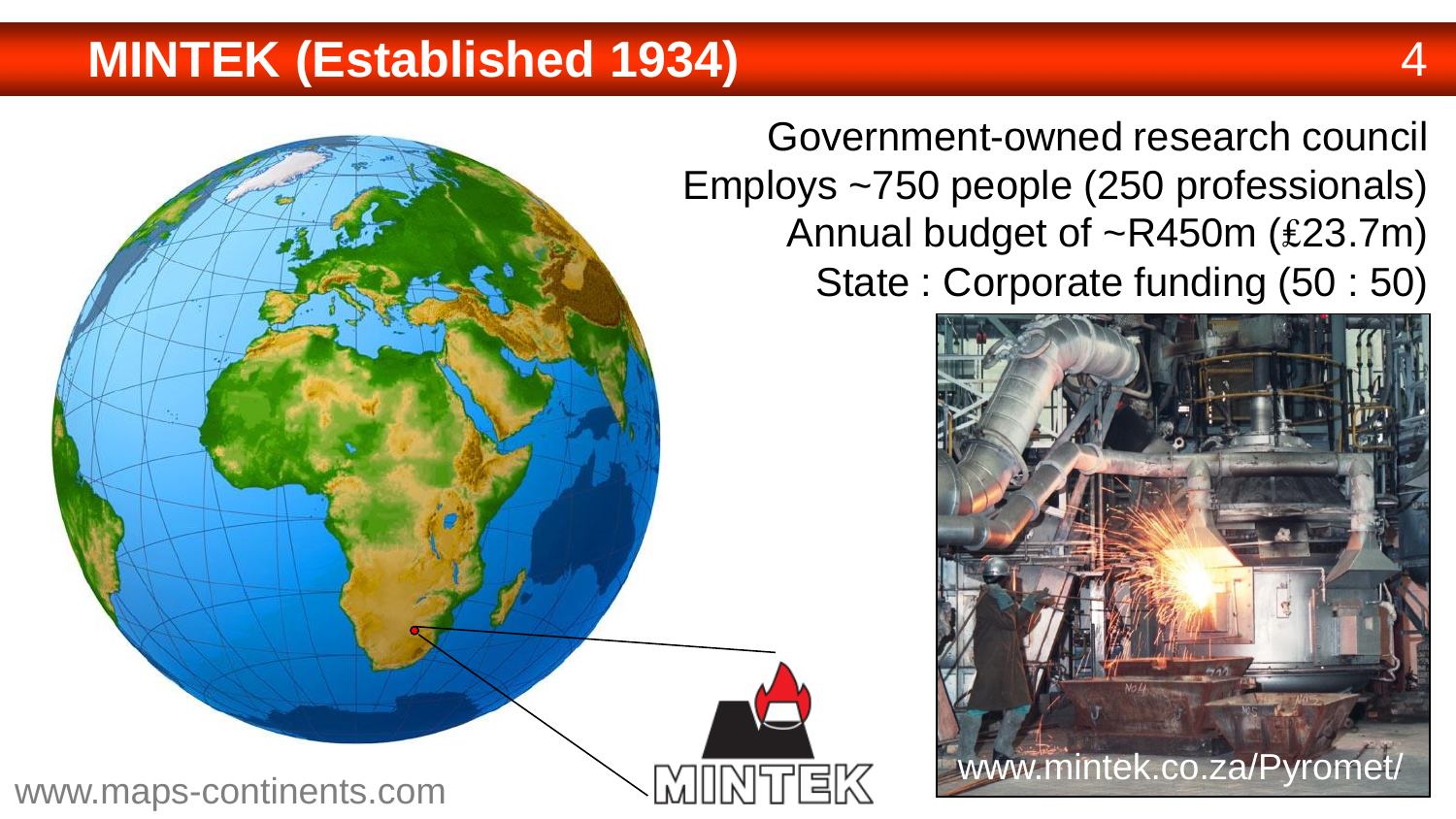Reijnders (2016) defined manganese as one of **relatively rare metals** (associated with steel-making):



'geochemically relatively scarce (having an upper crustal abundance  $<$   $\sim$  0.025 (mass)%)' OR

#### '**subject to national stockpiling to prevent shortages in alloy**'

12th most abundant element in Earth's crust average concentration of 0.1 per cent

Concentrations in ore of commercial use geographically limited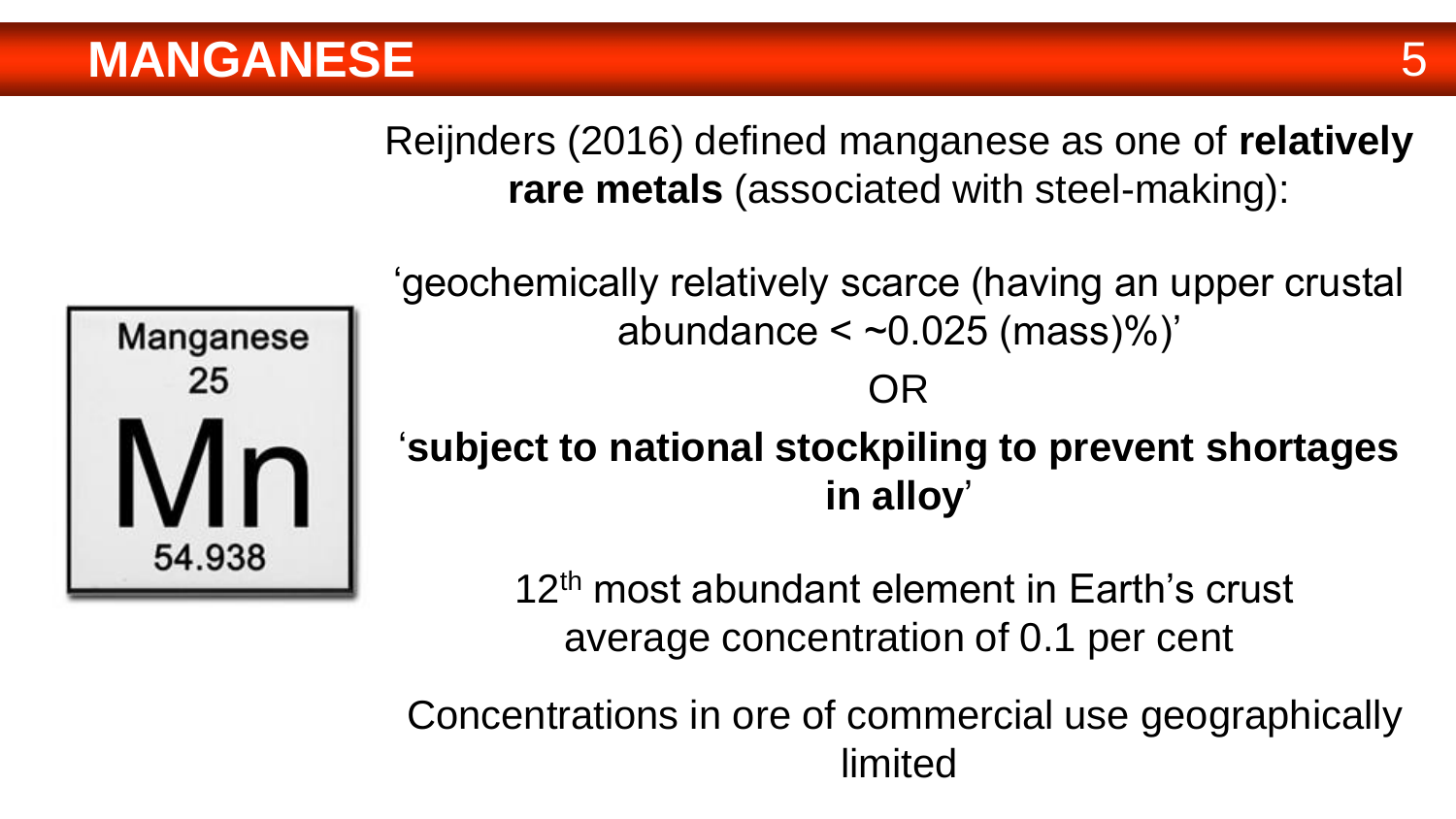#### **MANGANESE** 6

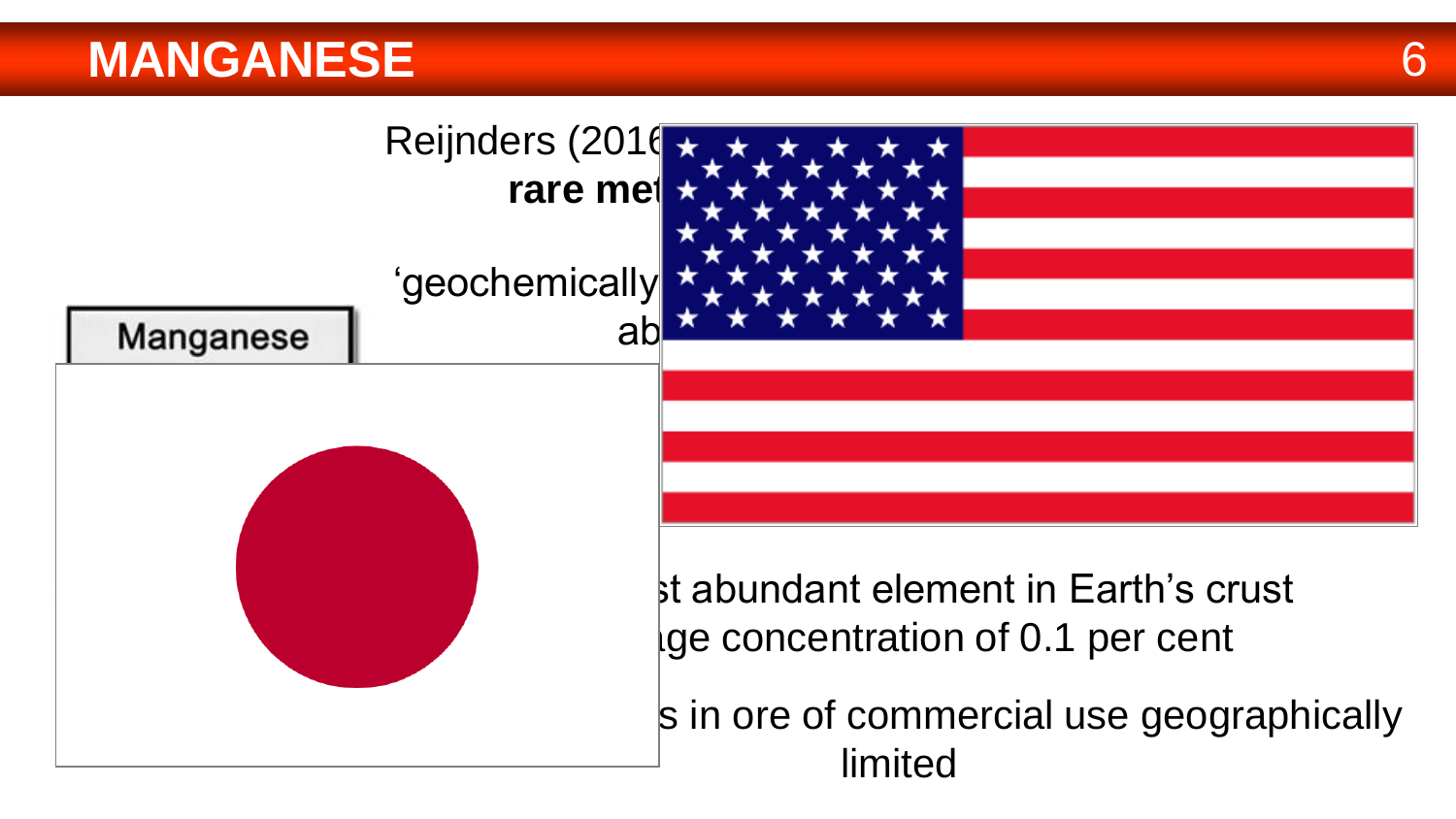

© Joalet Steenkamp © Joalet Steenkamp

**Introduction** Background Methodology **Results Conclusion**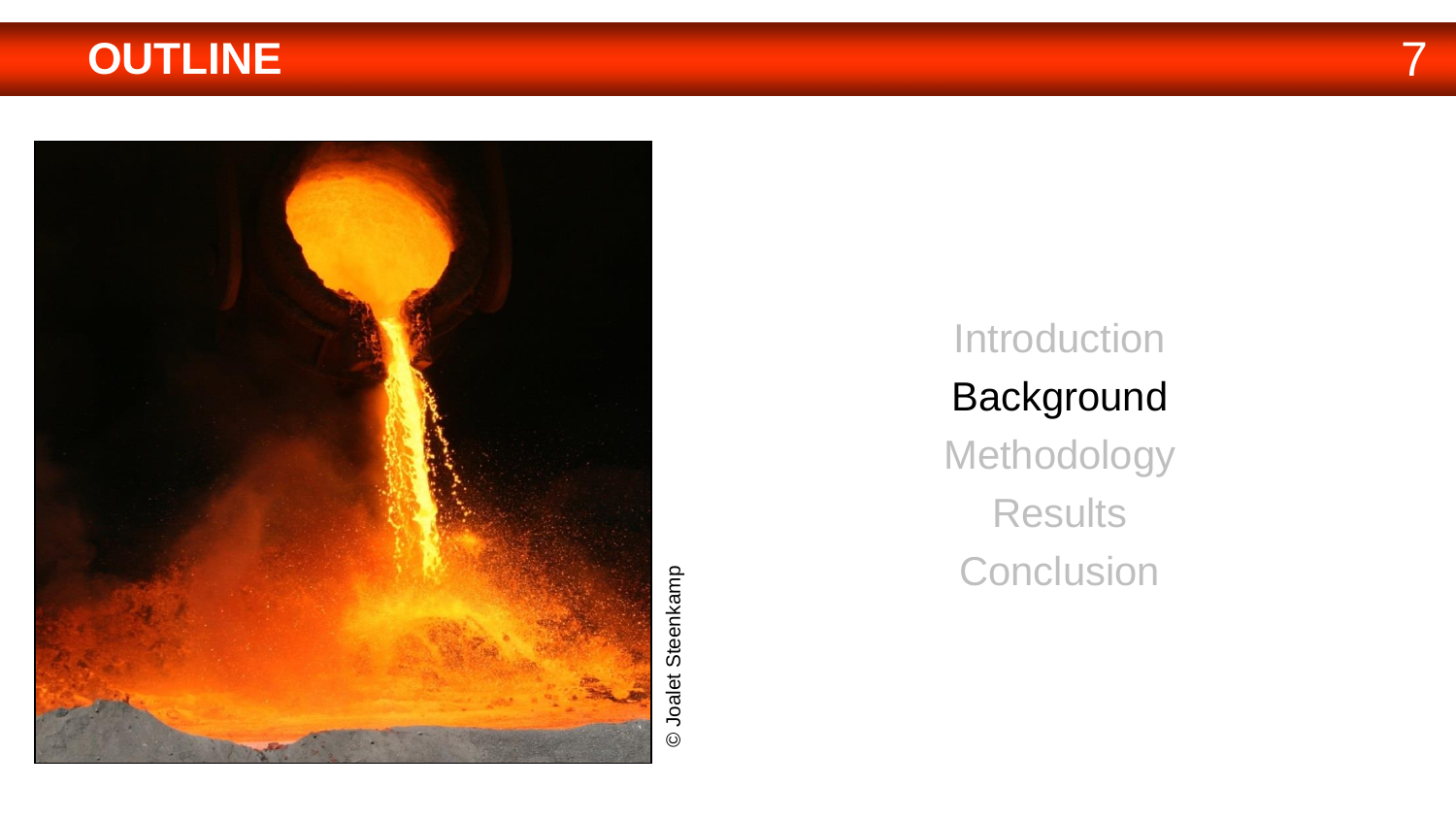### **MANGANESE ORES IN SOUTH AFRICA**



>75% of land-based Mn-deposit commercial use



Hotazel, Northern Cape Province



Port Elizabeth, Eastern Cape **Province**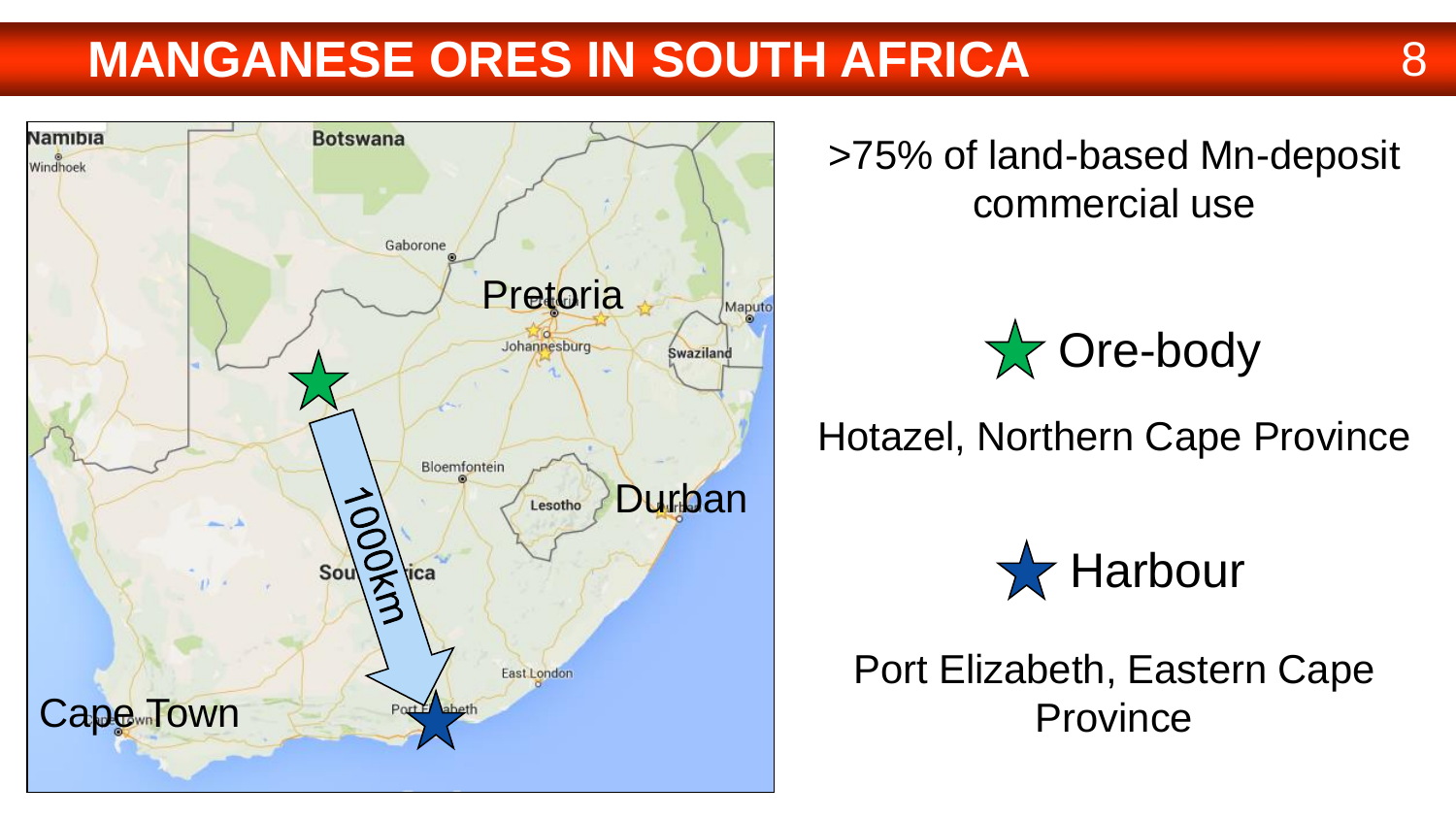### **MANGANESE ALLOYS IN SOUTH AFRICA**



1937 HCFeMn in blast furnace

1942 HCFeMn in electric submerged-arc furnace



HCFeMn, refined FeMn: Metalloys, Assmang

SiMn: Transalloys, Mogale Alloys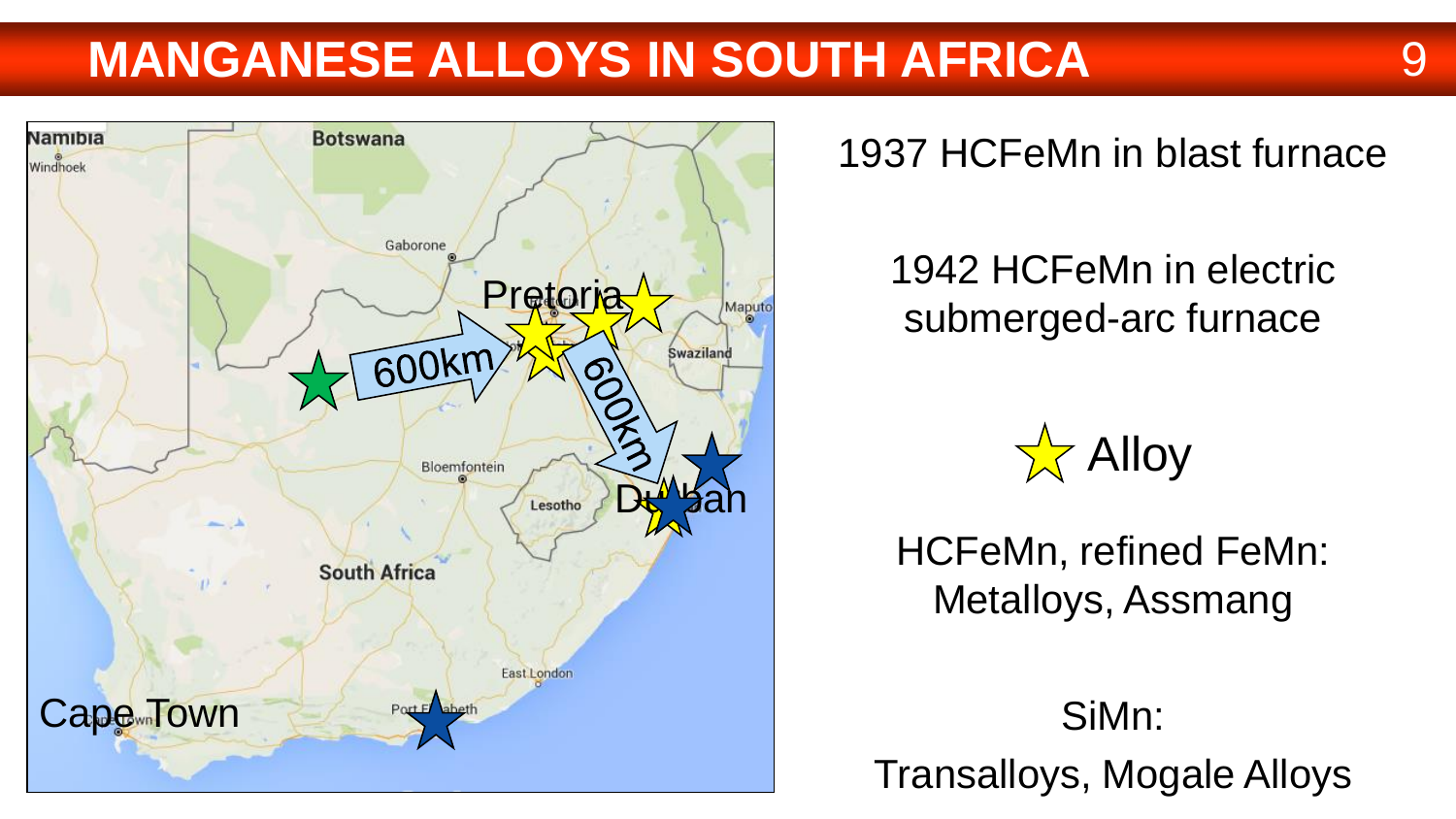### **PRODUCTION** 10

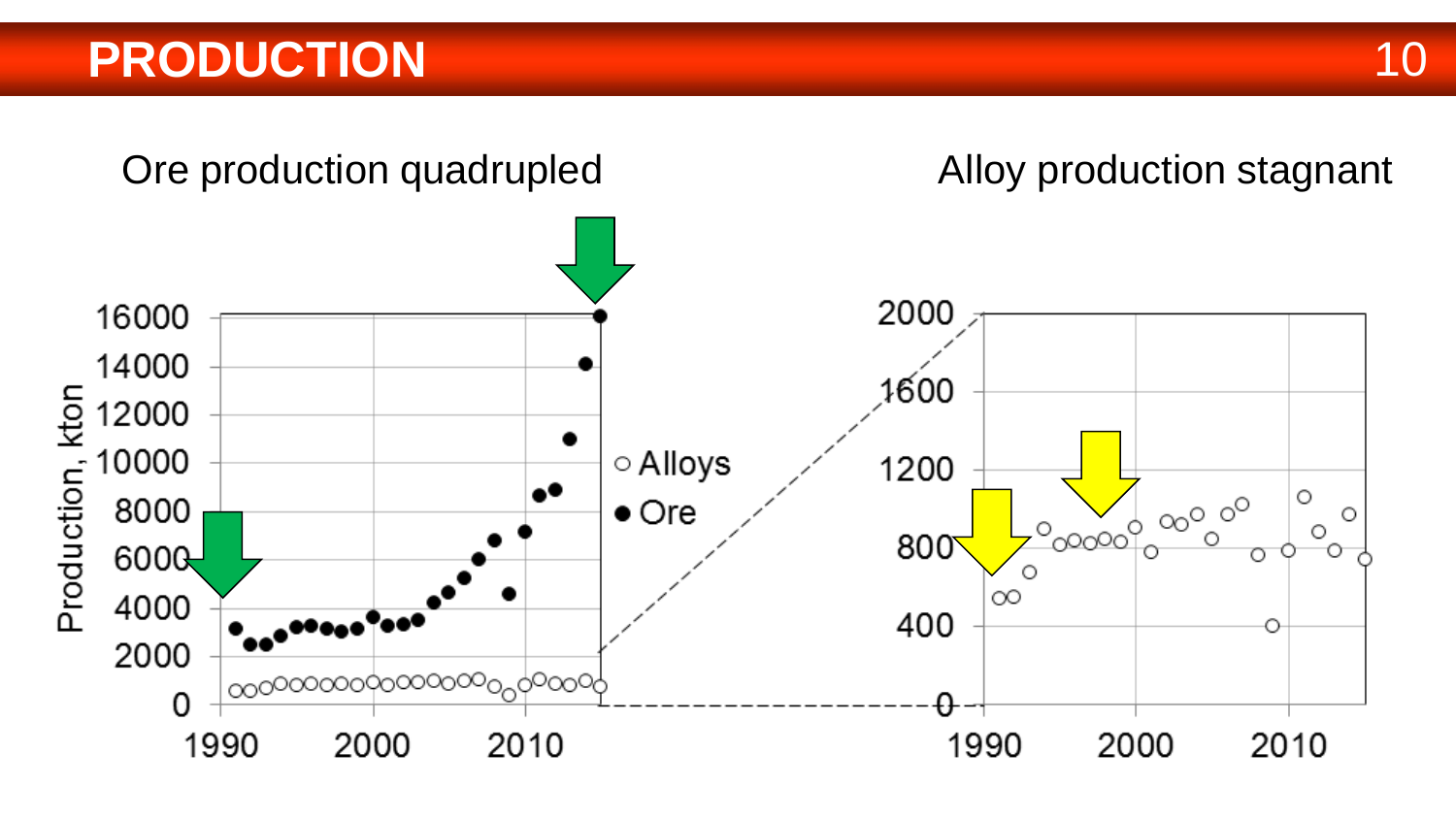### **SALES (Local : Export market)**



Market for both ore and alloys lies outside of the country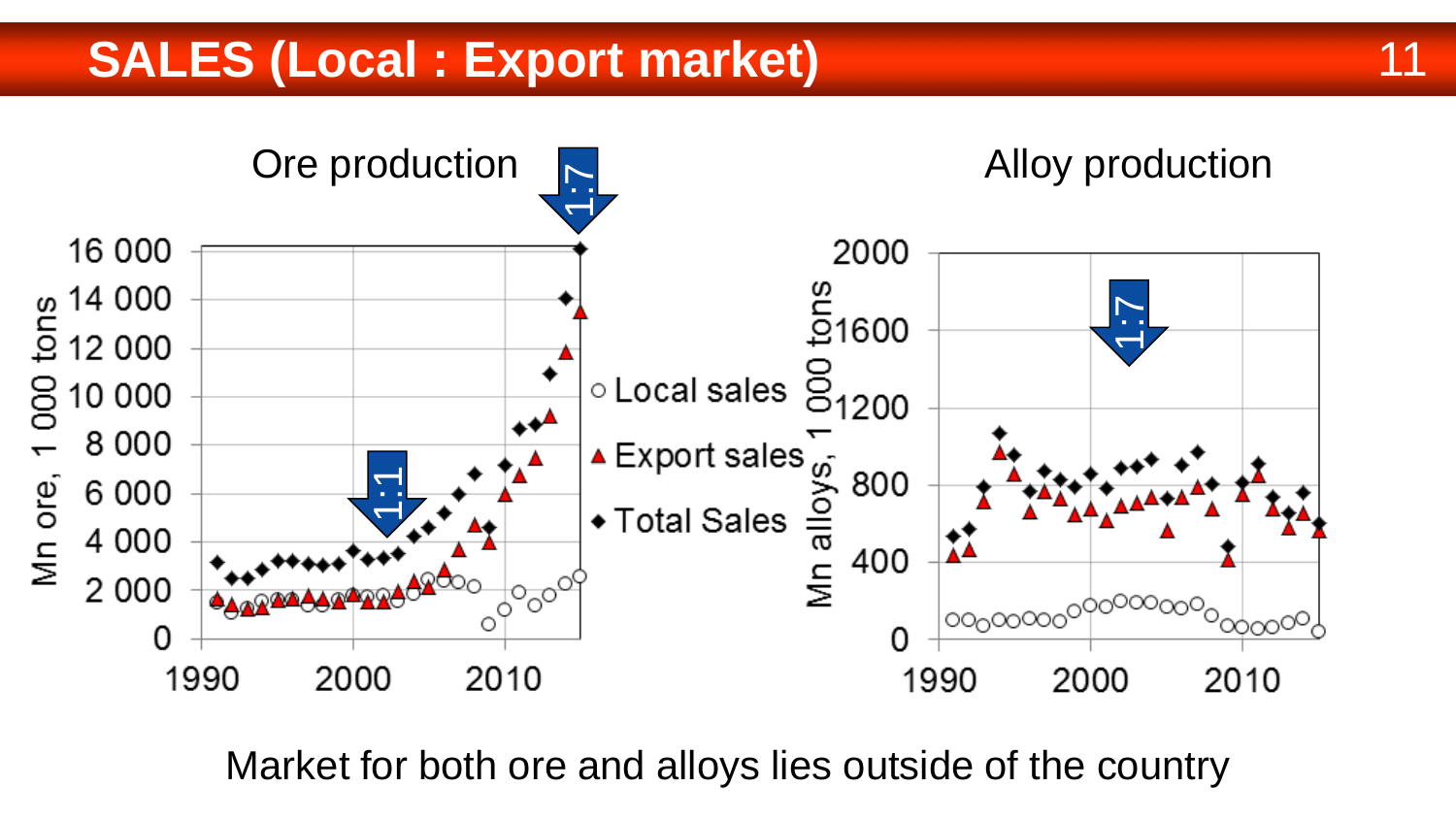### **RESEARCH QUESTION**

We have the ore



We have the technology, knowledge and skills to produce the alloys

Why are we not upgrading the ore?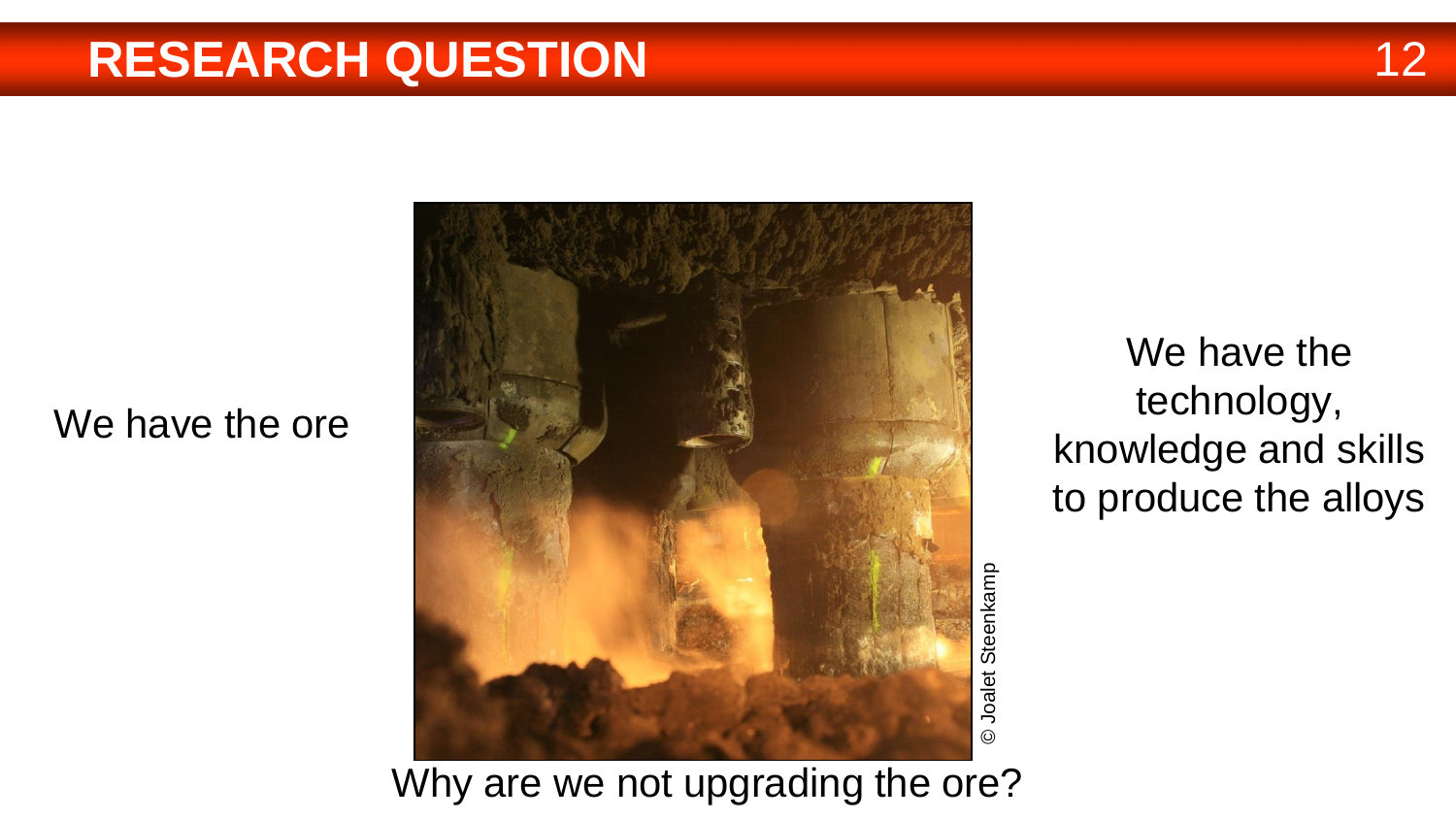### **RESEARCH PROJECT**

*Identifying barriers faced by key role players in the SA manganese industry.*

M.Eng. (in progress)

We have the ore



UNIVERSITEIT **STELLENBOSCH** UNIVERSITY



Why are we not upgrading the ore?

We have the technology, knowledge and skills to produce the alloys

> Herman van Zyl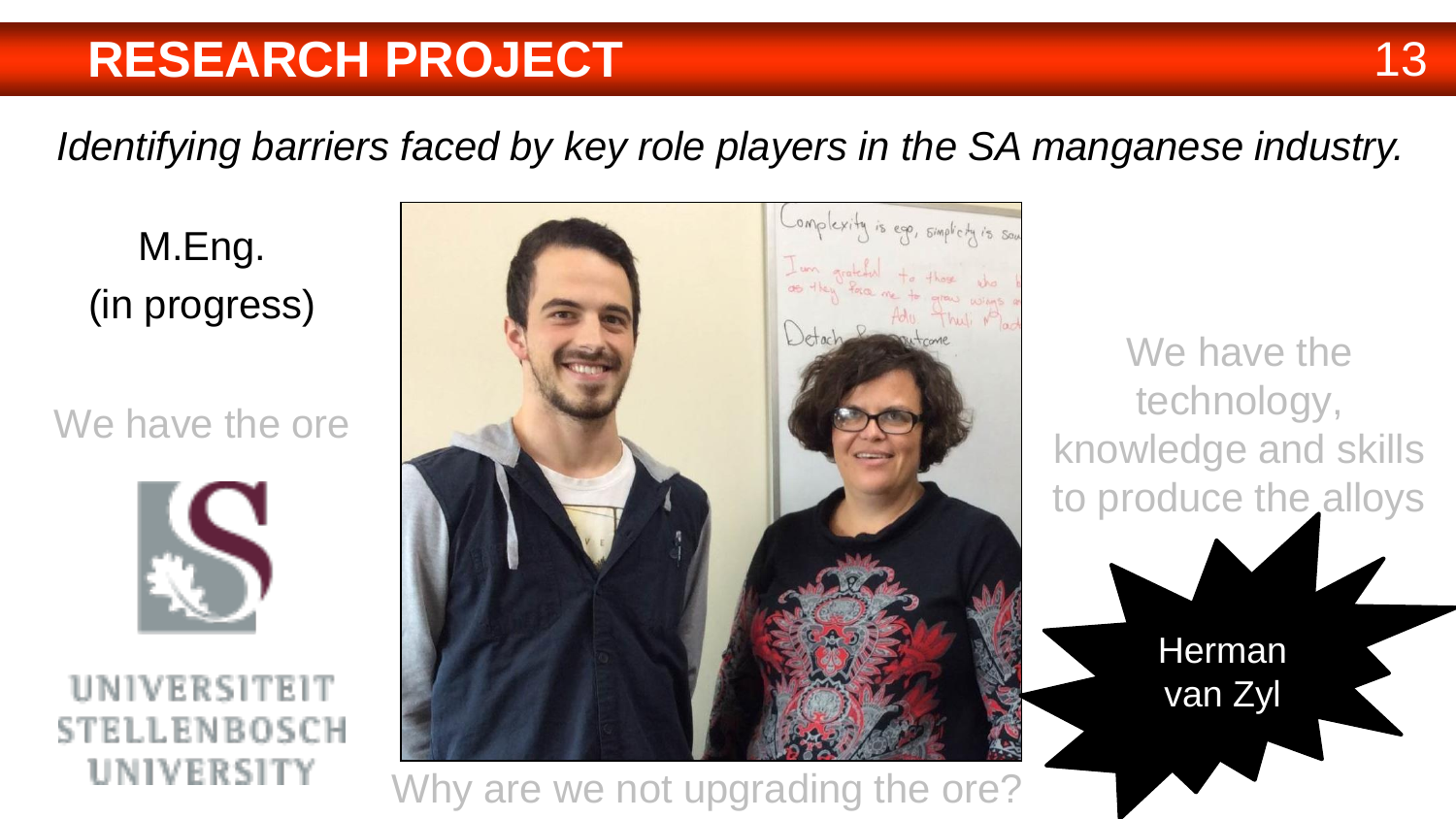### **BARRIERS**

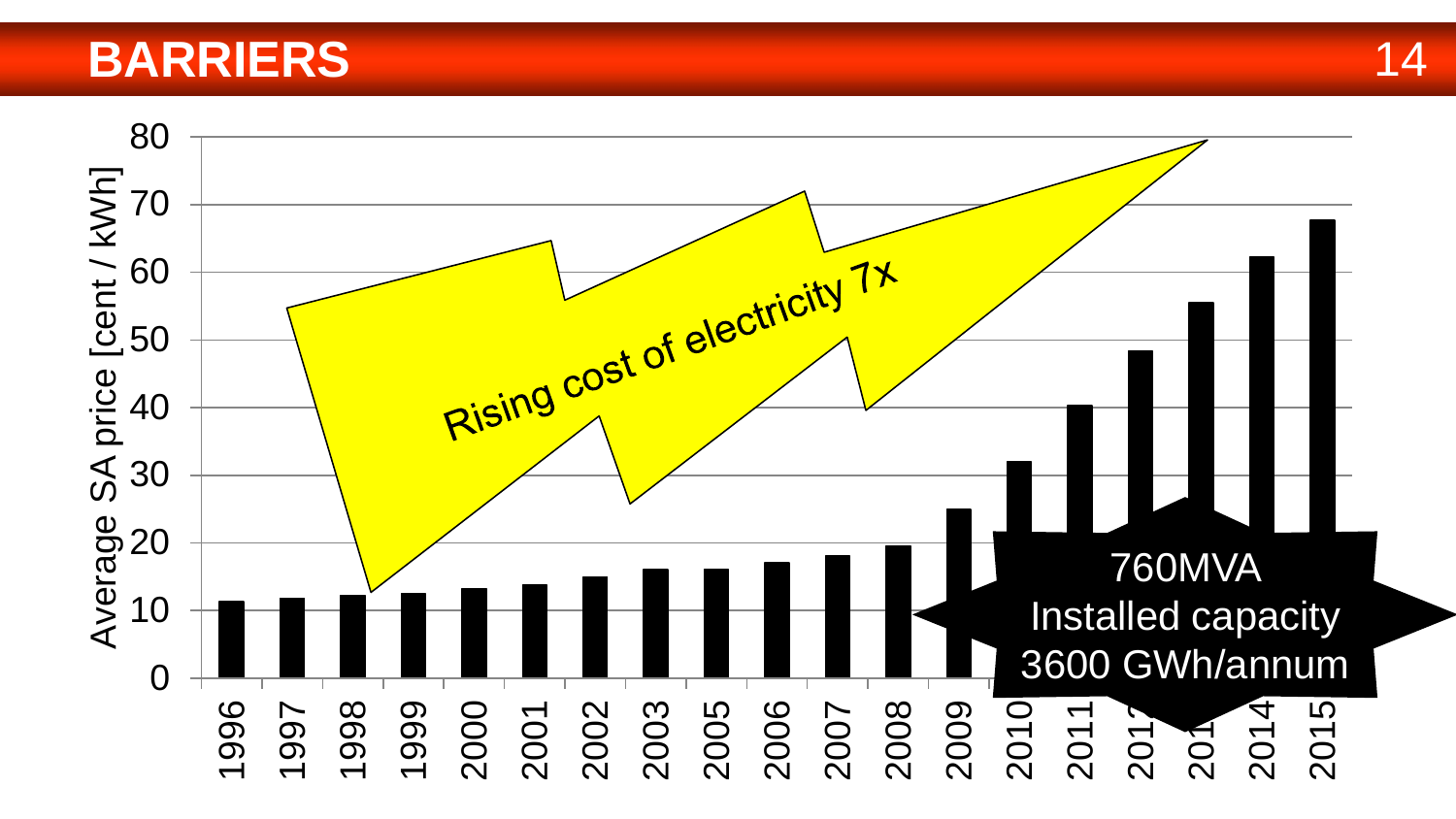### **BARRIERS**



#### High cost of transportation

#### Low productivity of labour

#### Weak market conditions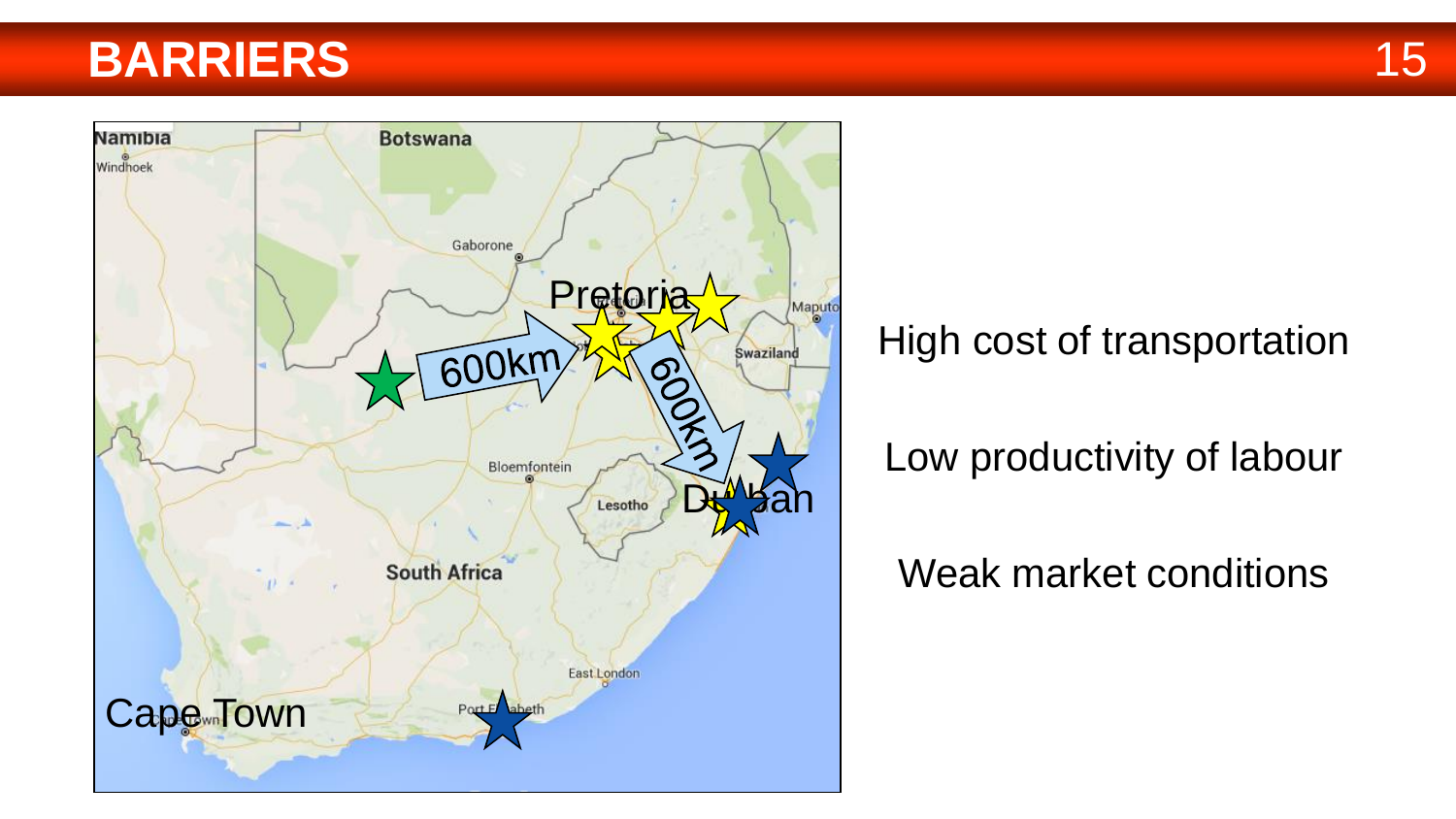What should the research agenda be, from a multi-organisation perspective – South Africa Incorporated (SA Inc) – to best support the development of the manganese ferroalloy industry in South Africa in the medium- to longterm.

The intention was to identify research opportunities that will:

- 1) Support existing operations,
- 2) Work towards step-change technologies.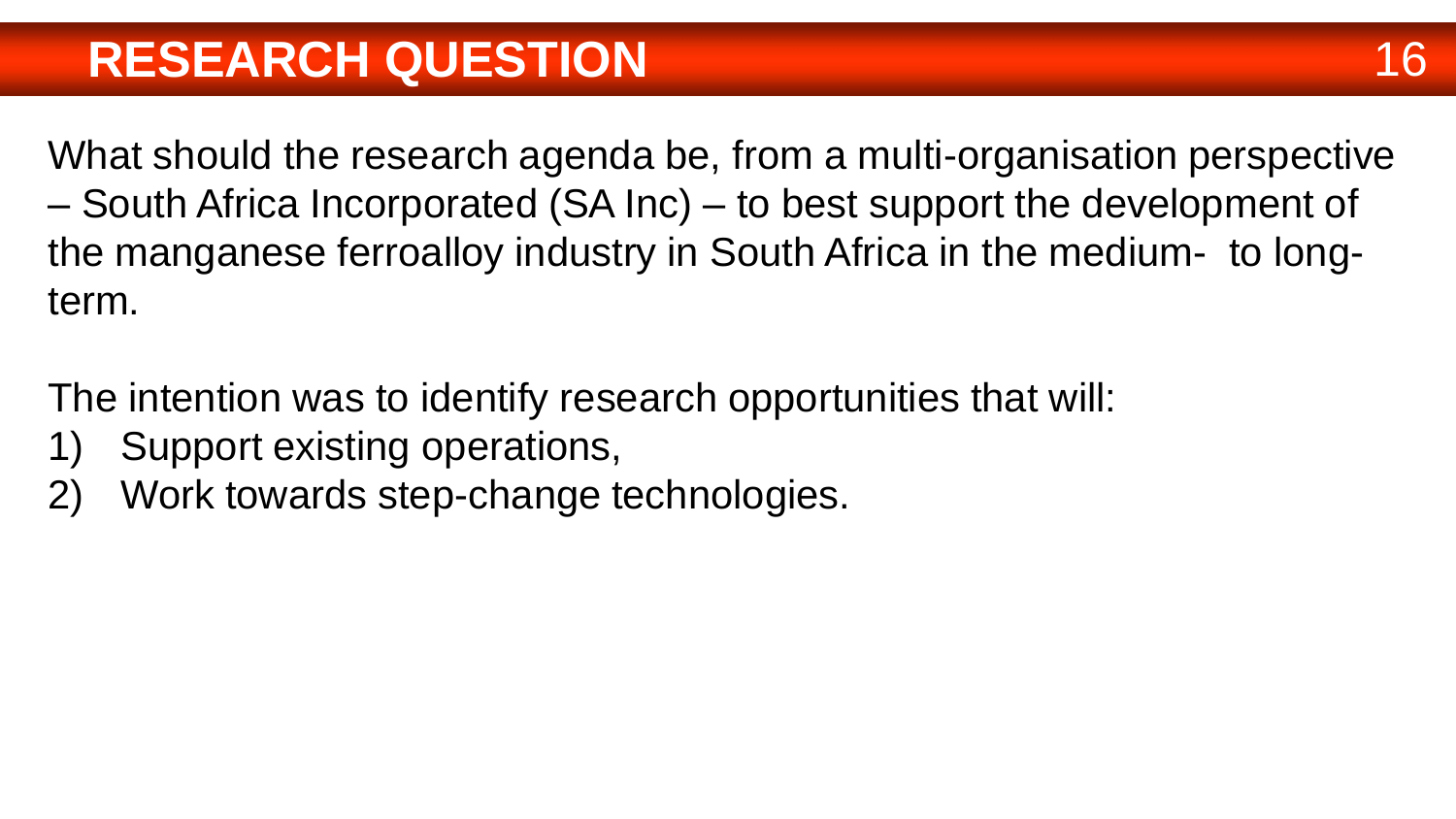

© Joalet Steenkamp © Joalet Steenkamp

**Introduction** Background Methodology **Results Conclusion**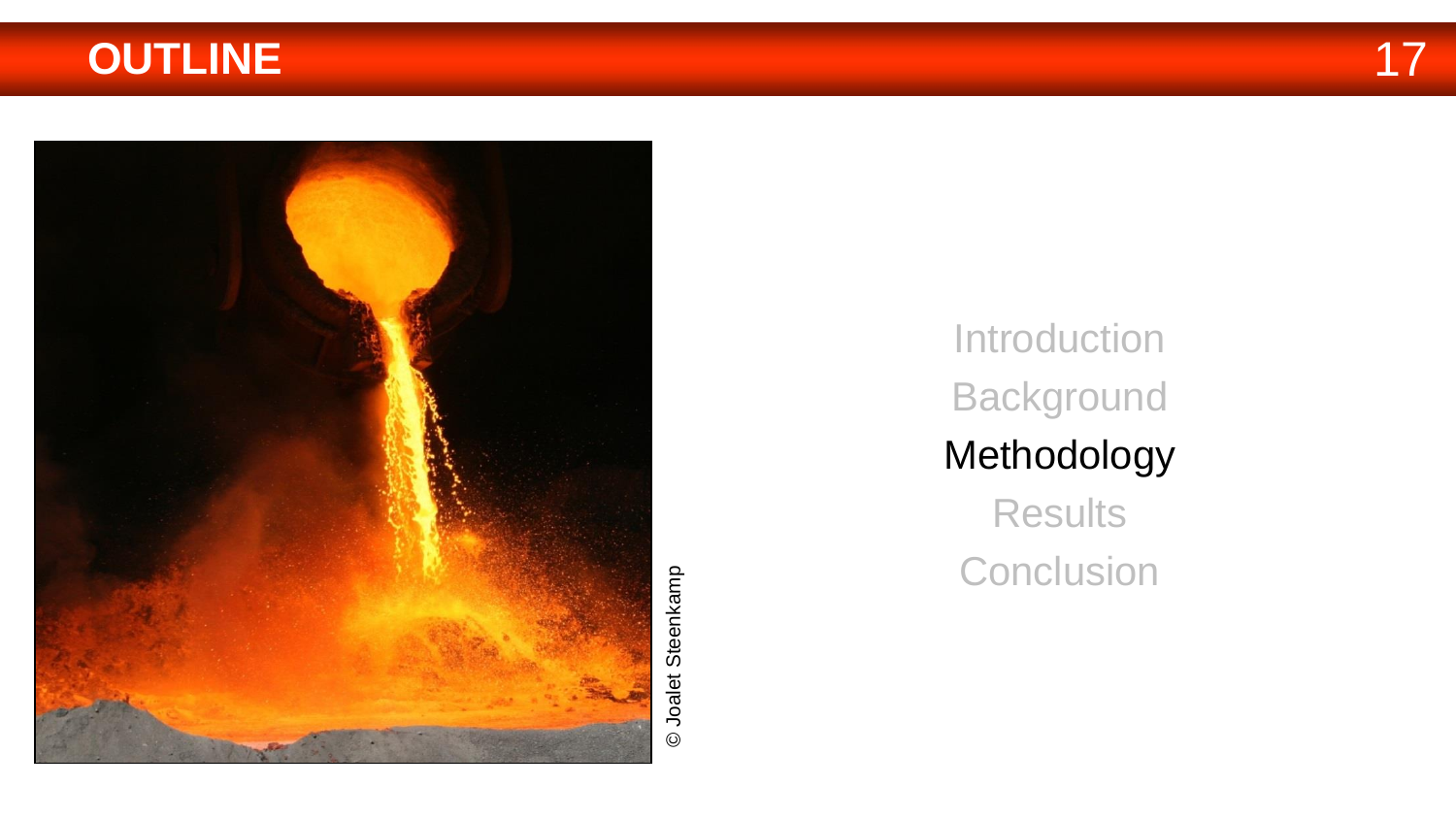#### **MANGANESE VALUE CHAIN**

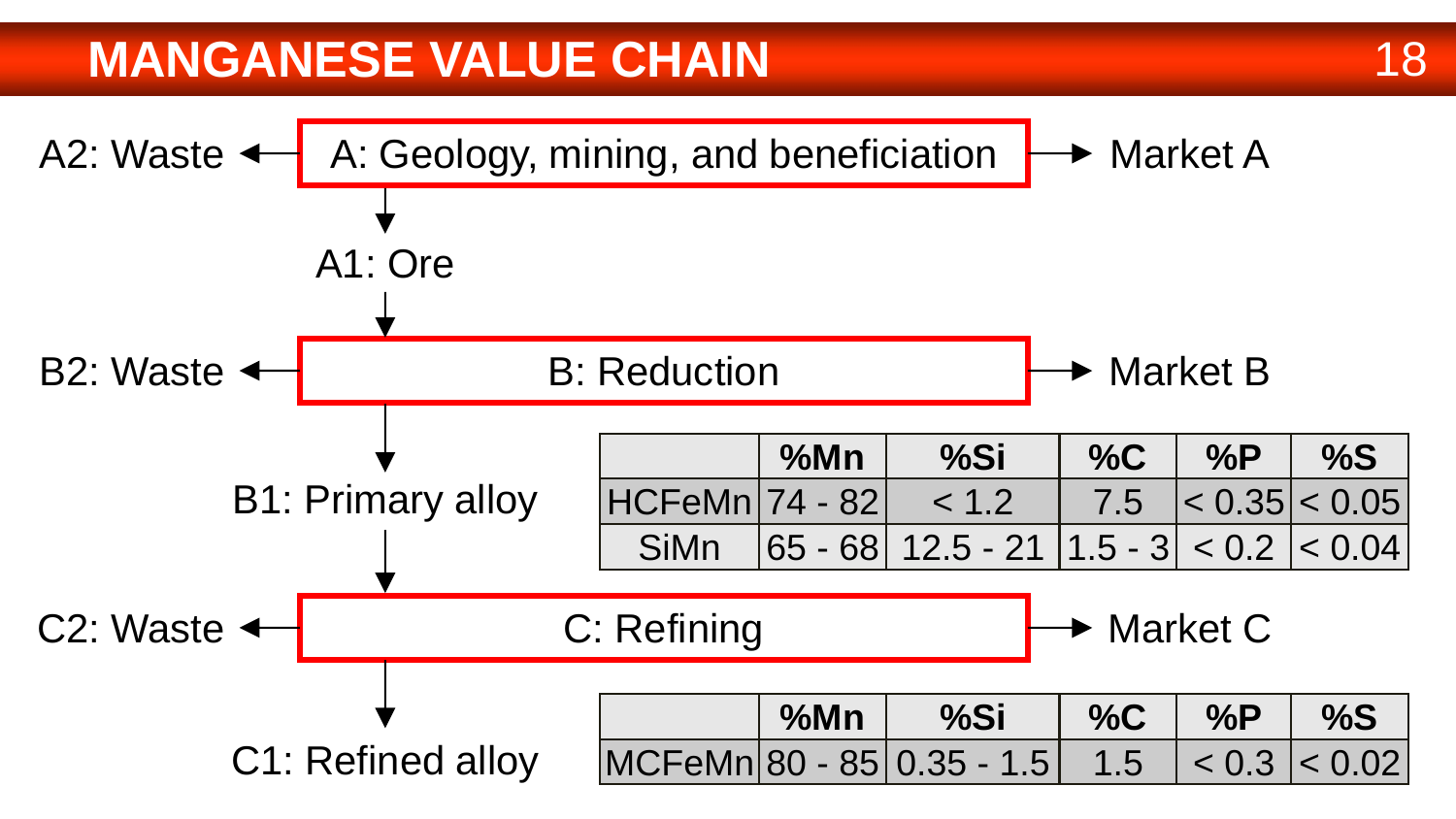### **RESEARCH PHASES**

| <b>PHASE 1: Initial Identifcation</b>                                                                                         |                                                                     |                                                                                                                    |
|-------------------------------------------------------------------------------------------------------------------------------|---------------------------------------------------------------------|--------------------------------------------------------------------------------------------------------------------|
| Categories of research opportunities<br>identified<br>Knowledge leaders identified                                            | Desktop study                                                       | Per category, research<br>opportunities identified: (1)<br>Improve existing, (2) Develop<br>step-change technology |
| <b>PHASE 2: Further development</b>                                                                                           |                                                                     |                                                                                                                    |
| Categories of research opportunities<br>revised<br>Per category, research opportunities<br>revised: (1) Improve existing, (2) | Workshop at 2 <sup>nd</sup><br>School on<br>Manganese<br>Ferroalloy | Research opportunities<br>prioritised                                                                              |
| Develop step-change technology                                                                                                | Production, SAIMM                                                   |                                                                                                                    |
| <b>PHASE 3: Finalisation</b>                                                                                                  |                                                                     |                                                                                                                    |
| Final list of prioritised research<br>opportunities                                                                           | Validation                                                          |                                                                                                                    |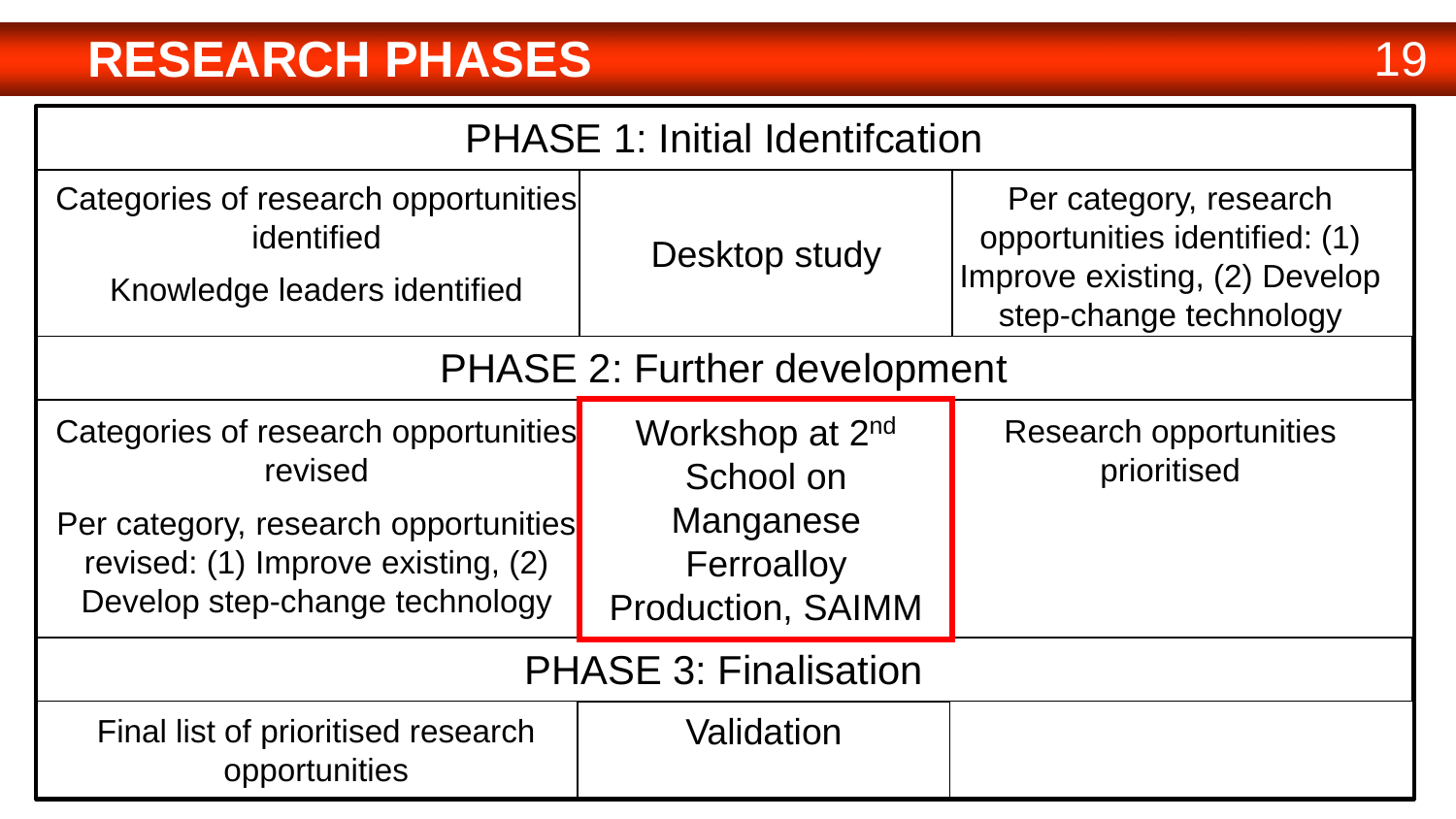#### **WORKSHOP 20**

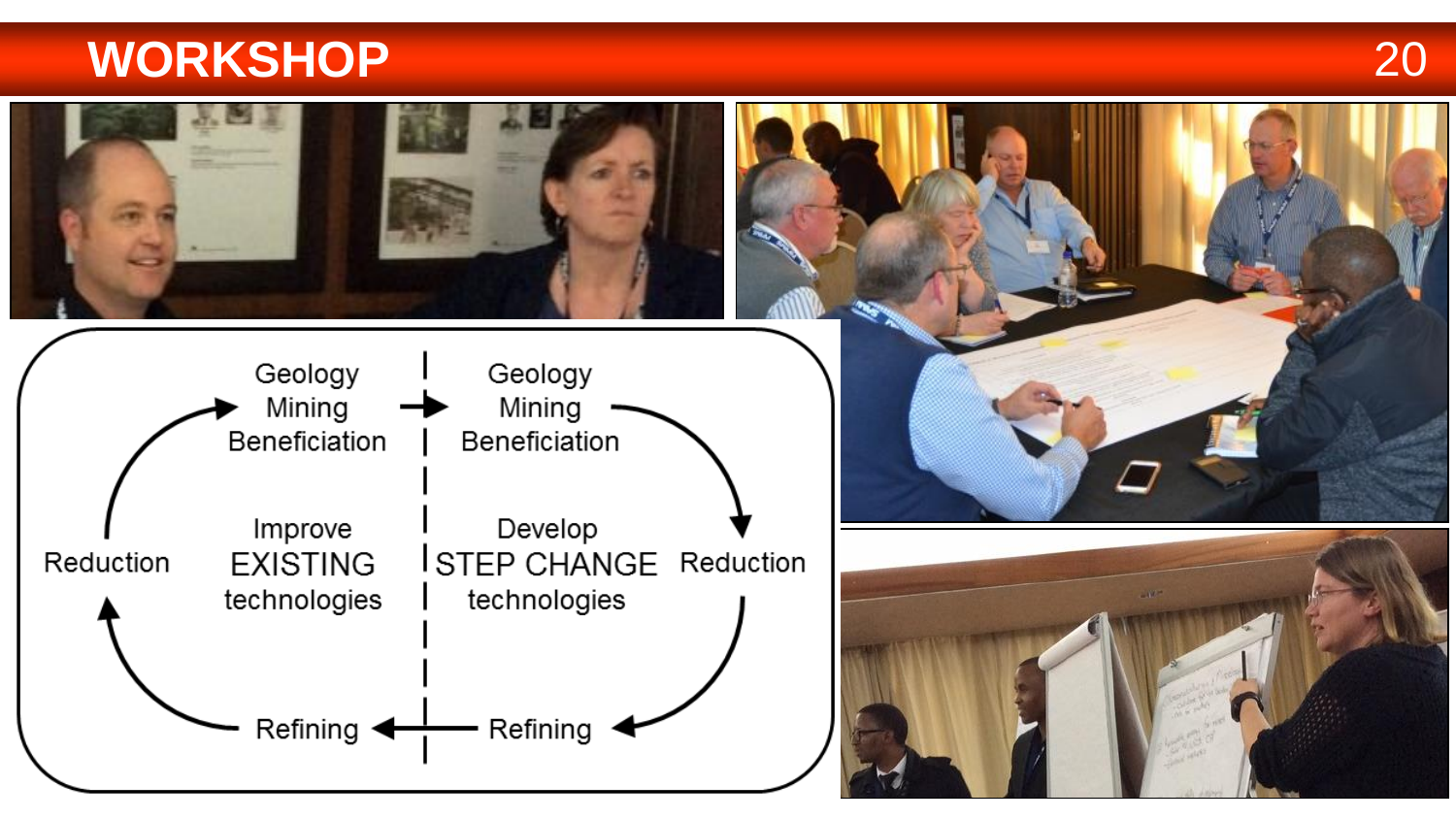

© Joalet Steenkamp © Joalet Steenkamp

**Introduction** Background Methodology **Results Conclusion**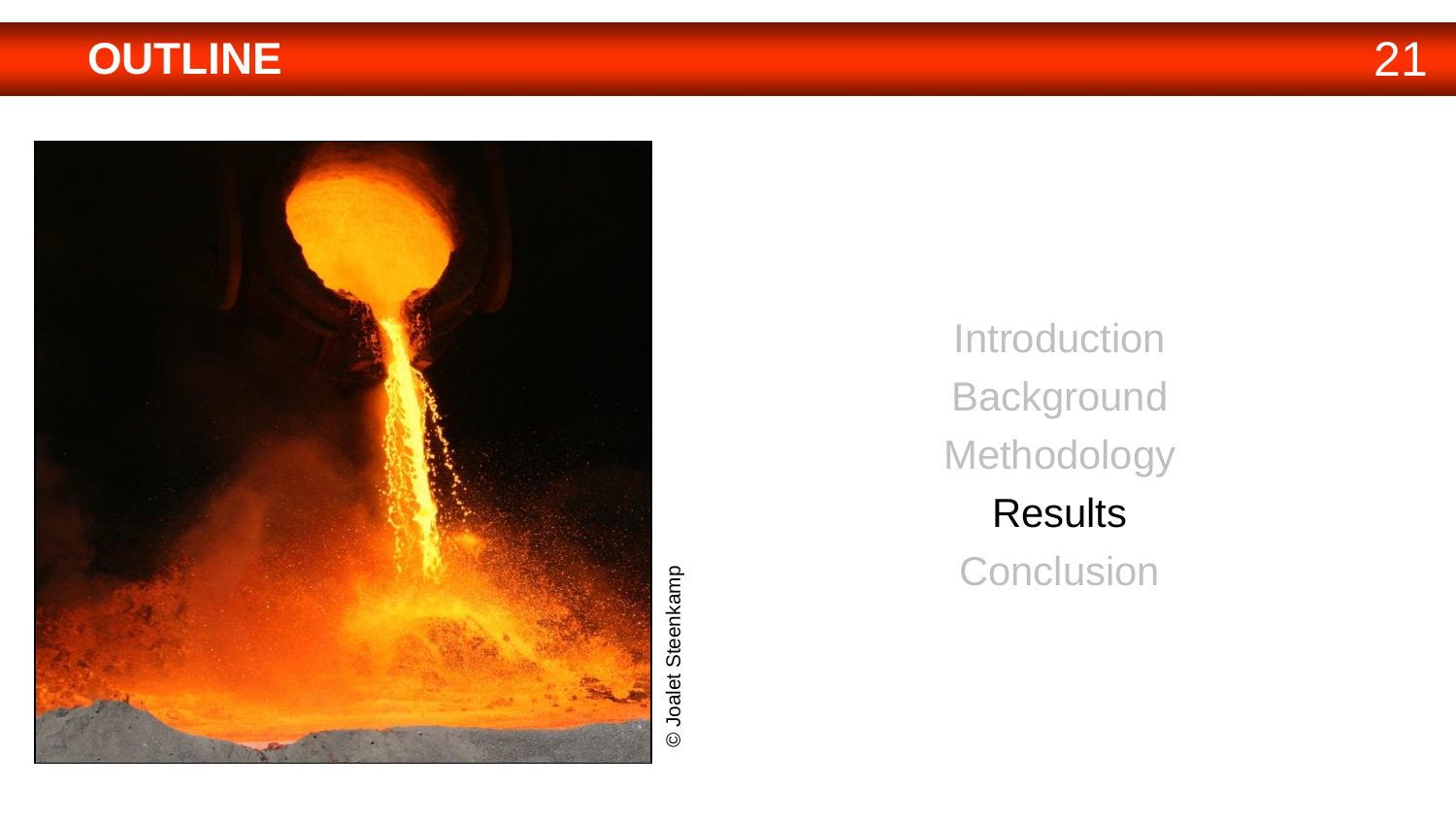## **GEOLOGY, MINING & BENEFICIATION**

### PRIORITIES

- 1. Geometallurgy and mineralogy 1. including a database to utilise for ore blending or product design, and data for smelters.
- 2. Renewable energy for mines including solar photo-voltaic, wind and concentrated solar power.
- 3. Training and skills development along the value chain.

- 1. Pre-treatment at mines (prereduction, agglomeration) incl. Solar sinter.
- 2. Vertical integration of mining and smelting processes close to mine-site.
- 3. Tax benefit or other incentive for beneficiation or selling to local smelters.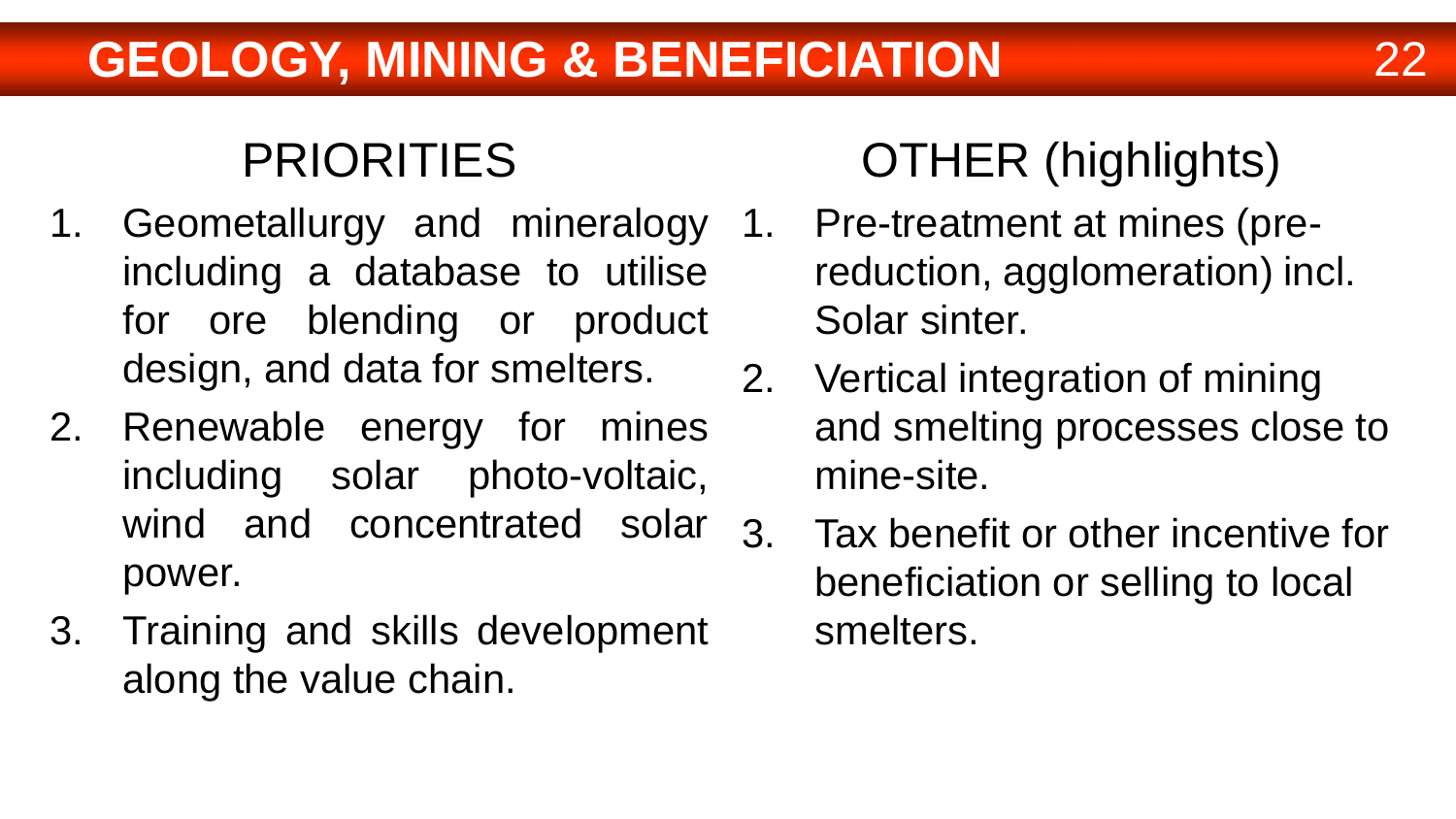## **REDUCTION**

# **PRIORITIES**

- 1. Closed furnaces with standalone pre-heating units.
- 2. Recycling and reuse of waste products.
- 3. Use of alternative reductants.

- 1. Energy recovery from off-gas, slag and/or metal.
- 2. Improved refractory design for energy containment.
- 3. Technology to determine electrode tip position.
- 4. Alternative reduction technologies (less electricity).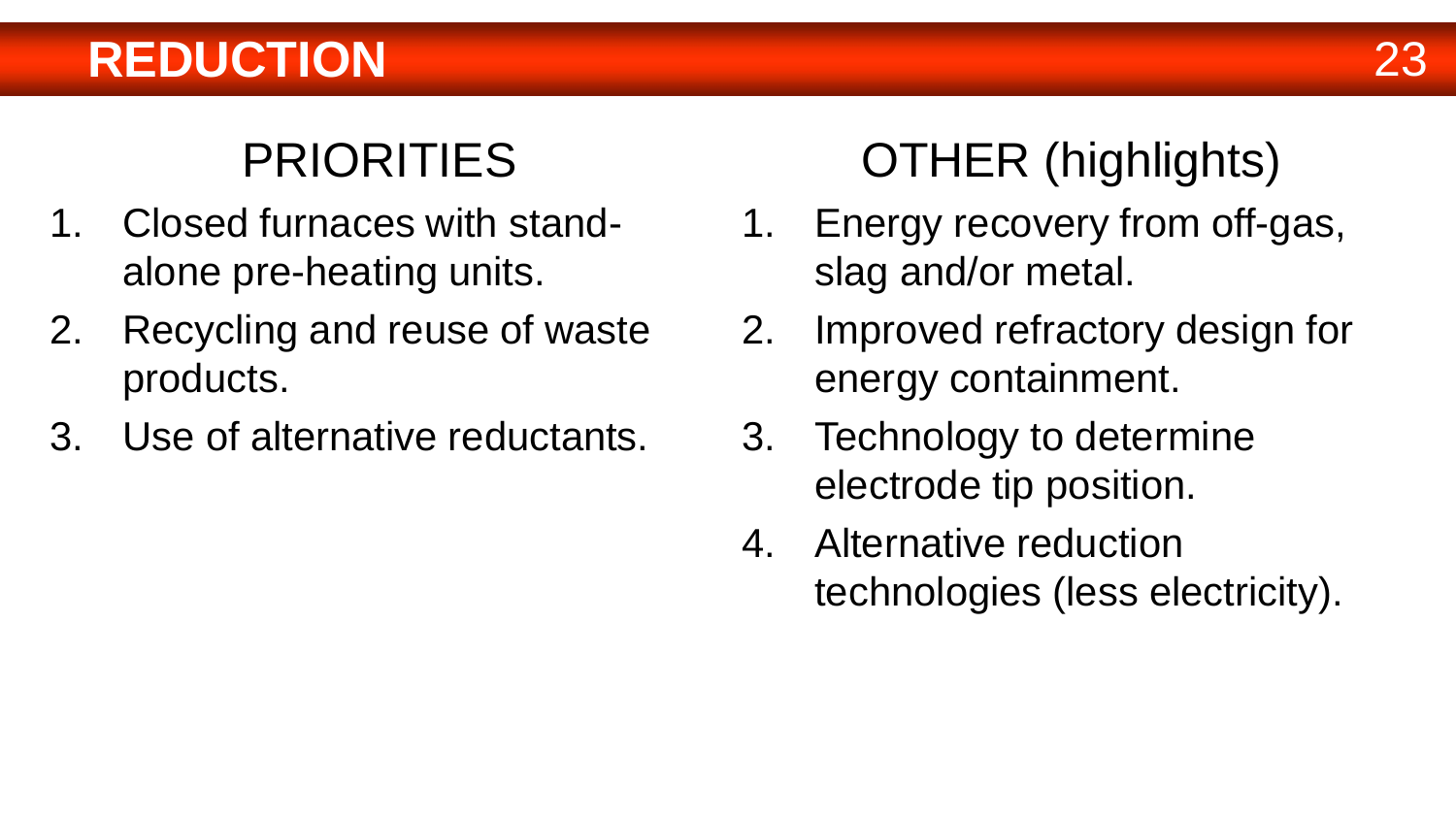## **REDUCTION**

## **PRIORITIES**

- 1. Closed furnaces with standalone pre-heating units.
- 2. Recycling and reuse of waste products.
- 3. Use of alternative reductants.



- 1. Energy recovery from off-gas, slag and/or metal.
- 2. Improved refractory design for energy containment.
- 3. Technology to determine electrode tip position.
- 4. Alternative reduction technologies (less electricity).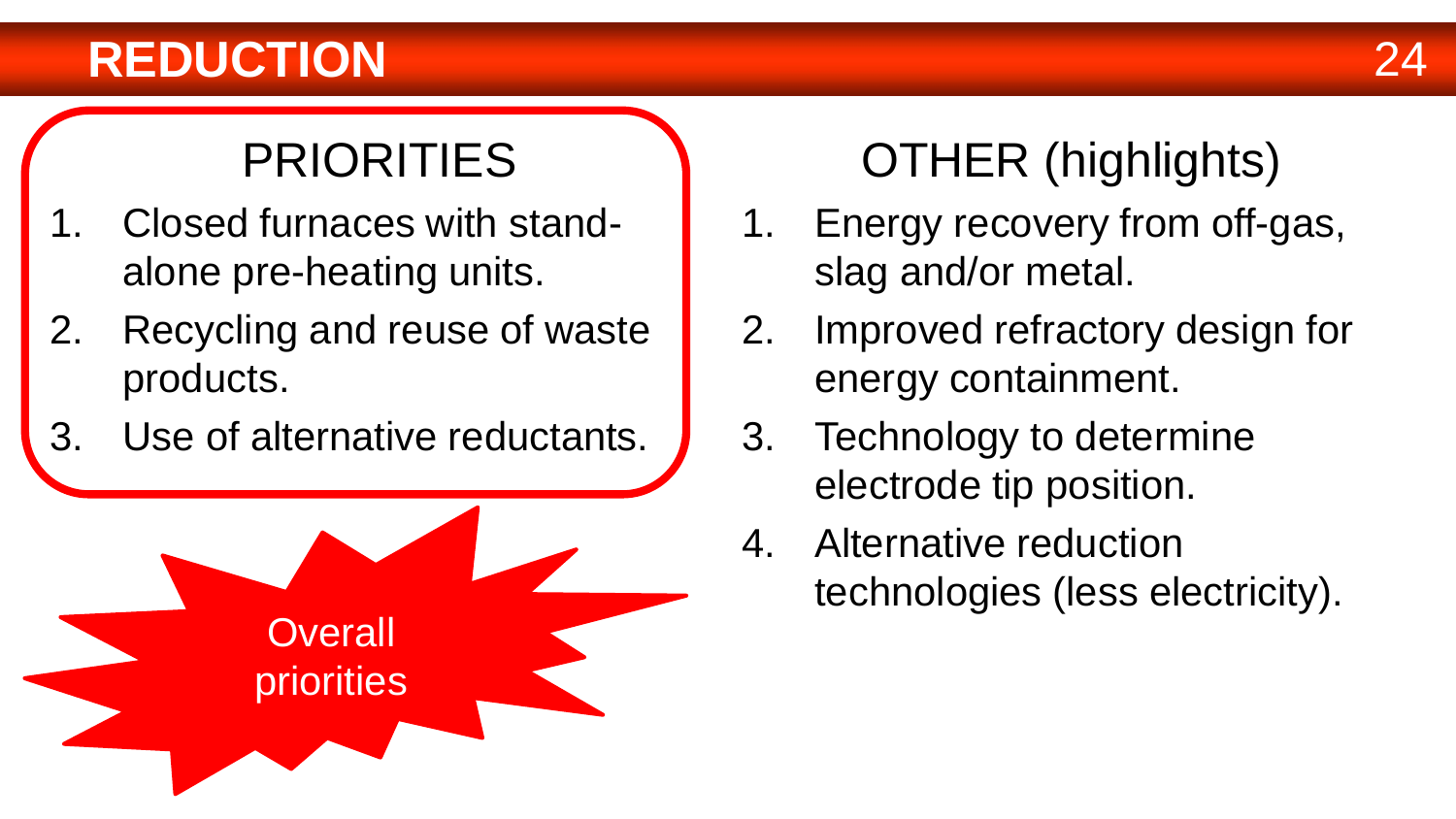## **REFINING**

### **PRIORITIES**

- 1. Market and technology research for new refined products.
- 2. Research on the use of slag as a cement extender.
- 3. Heat recovery from off-gas.

#### Clean Ferroalloys

(Synergy two SAIMM Schools: 2<sup>nd</sup> Mn-ferroalloy, Clean Steel)

- 1. Product diversification (higher value products).
- 2. Ladle refining of SiMn by adding silicon (Si) and ferrosilicon (FeSi) fines to increase silicon content to approximately 30%.
- 3. Powdered SiMn to use as feed to electrolytic manganese dioxide (EMD) process.
- 4. Converter dust as alternative to electrolytic manganese.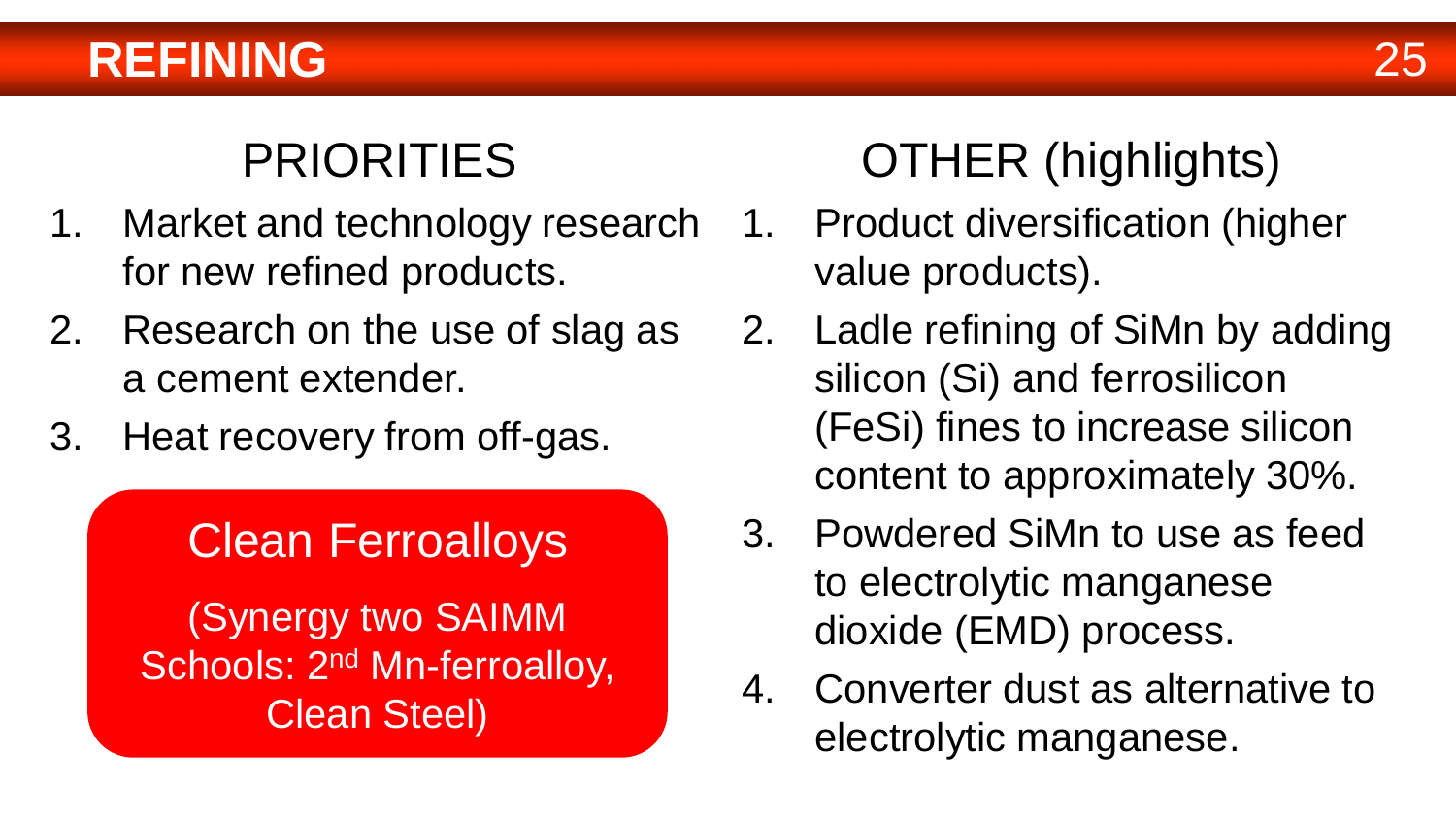

@ Joalet Steenkamp © Joalet Steenkamp

**Introduction** Background Methodology **Results Conclusion**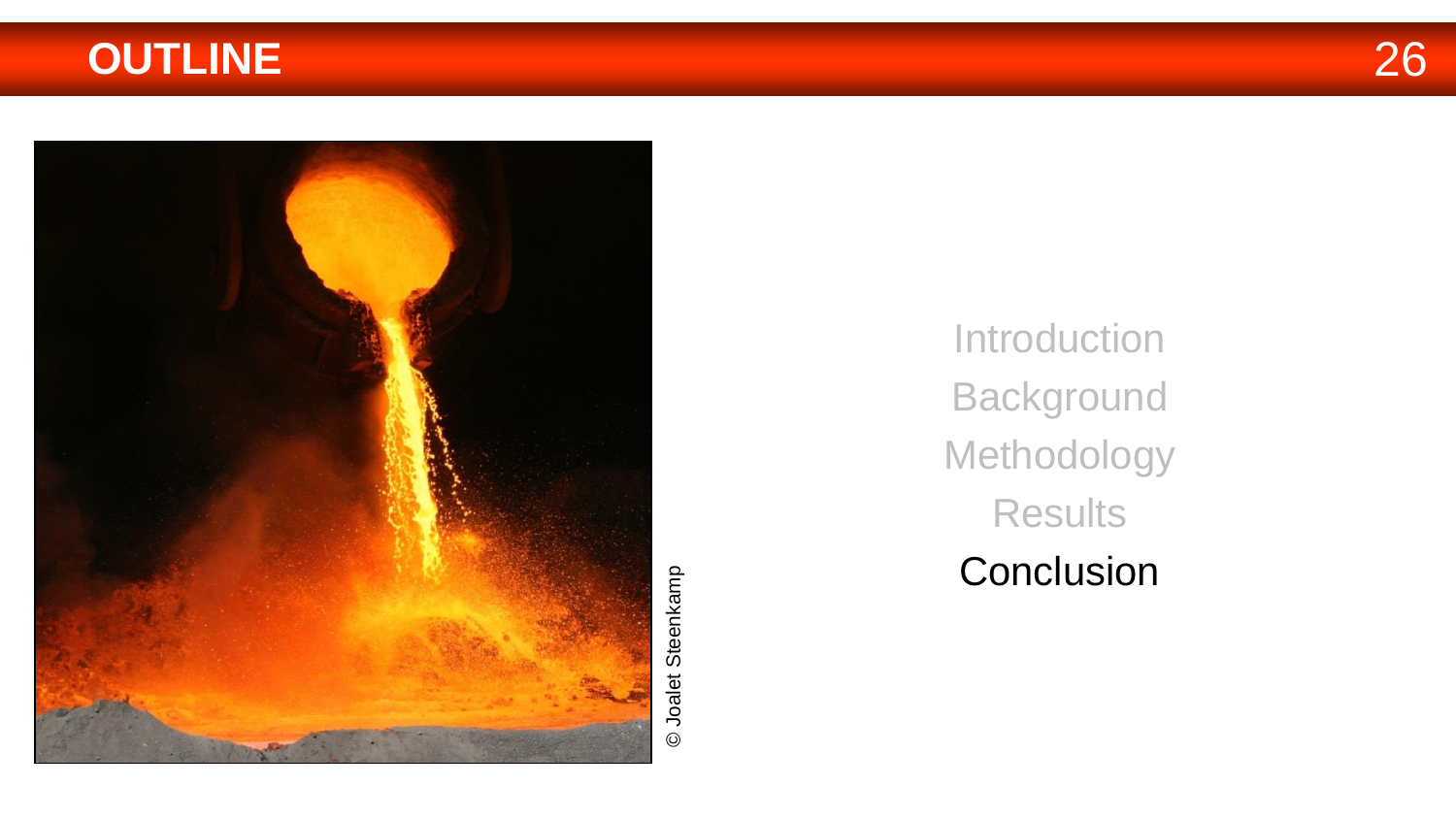South Africa has a significant manganese resource and the intention to beneficiate it locally.

Challenges to overcome include cost of electricity, market conditions.

Research agenda presented here identified potential research areas along the value-chain.

Next steps include:

- 1. Publish results in the Journal of the Southern African Institute of Mining and Metallurgy (www.saimm.co.za).
- 2. Develop technology roadmap to execute research within MINTEK.
- 3. Identify research collaborators.
- 4. Source funding.